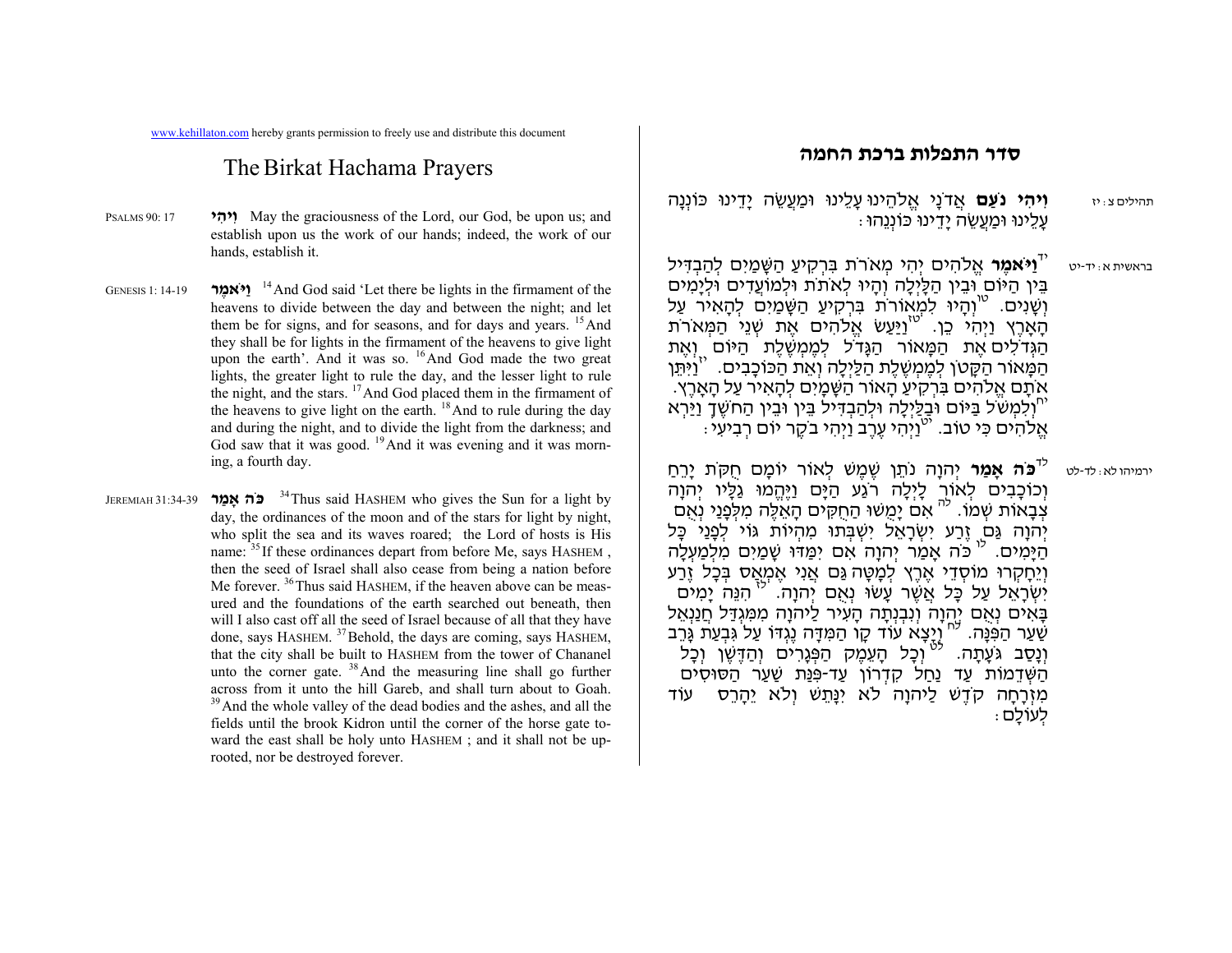| PSALMS 136: 1-9         | <del>וודו</del> <sup>1</sup> Give thanks to HASHEM, for He is good,                                                                                                                                  | <del>" הודו</del> לַיהוַה כִּי טוֹב "                                                                                 | תהילים קלו : א-ט |
|-------------------------|------------------------------------------------------------------------------------------------------------------------------------------------------------------------------------------------------|-----------------------------------------------------------------------------------------------------------------------|------------------|
|                         | for His mercy endures forever.<br><sup>2</sup> Give thanks to the God of the angels,                                                                                                                 | ּכִּי לְעוֹלָם חַסְדּוֹ :<br><sup>-</sup> הודוּ לֵאלהֵי הָאֱלהִים :                                                   |                  |
|                         | for His mercy endures forever.<br><sup>3</sup> Give thanks unto the Lord of lords,<br>for His mercy endures forever.                                                                                 | ּכִּי לְעוֹלָם חַסְדּוֹ :<br>ֿ הוֹדוּ לַאֲדֹנֵי הָאֲדֹנִים (                                                          |                  |
|                         | <sup>4</sup> To Him who alone makes great wonders,<br>for His mercy endures forever.                                                                                                                 | ּכִּי לְעוֹלָם חַסְדּוֹ :<br>ּ לְעִשֶׂה נְפְלָאוֹת גְּדֹלוֹת לְבַדּוֹ :                                               |                  |
|                         | $5$ To Him who makes the heavens with wisdom,<br>for His mercy endures forever.                                                                                                                      | ּכִּי לְעוֹלָם חַסְדּוֹ :                                                                                             |                  |
|                         | <sup>6</sup> To Him who spreads forth the earth above the waters,<br>for His mercy endures forever.                                                                                                  | ּ" לִעִשֶׁה הַשָּׁמַיִם בִּתְבוּנָה ּ<br>ּכִּי לְעוֹלָם חַסְדּוֹ :                                                    |                  |
|                         | $7$ To Him who makes great lights,<br>for His mercy endures forever.                                                                                                                                 | ּ' לִרֹקַע הָאָרֶץ עַל הַמָּיִם (<br>ּכִּי לְעוֹלָם חַסְדּוֹ :                                                        |                  |
|                         | <sup>8</sup> The Sun to rule by day,<br>for His mercy endures forever.                                                                                                                               | <sup>י</sup> לִעשֵׂה אוֹרִים גְדֹלִים :<br>ּכִּי לְעוֹלָם חַסְדּוֹ :                                                  |                  |
|                         | <sup>9</sup> The moon and stars to rule by night,<br>for His mercy endures forever.                                                                                                                  | ּ" אֶת הַשֶּׁמֶשׁ לִמֶּמְשֶׁלֶת בַּיּוֹם :<br>ּכִּי לְעוֹלָם חַסְדּוֹ :                                               |                  |
|                         |                                                                                                                                                                                                      | <sup>ּט</sup> אֶת הַיָּרֵחַ וְכוֹכָבִים לְמֶמְשְׁלוֹת בַּלָּיְלָה :<br>ּכִּי לְעוֹלַם חַסְדּוֹ :                      |                  |
| <b>PSALMS 84:12</b>     | <b>estable is a Sun and a shield; HASHEM be- estable in Sun Explorer Cod is a Sun and a shield; HASHEM be-</b><br>stows grace and honor, He does not withhold good from them that<br>walk uprightly. | <sup>יב</sup> <b>כִּי שֵׁמֵשׁ</b> וּמָגֵן יִהוָה אֱלֹהִים חֵן וִכָּבוֹד יִתֵּן יִהוָה ּ.                              | תהילים פד: יב    |
| <b>PSALMS</b> 72:5      | They shall fear You so long as the Sun and the moon endure,<br>throughout all generations.                                                                                                           | ּי יִרְאוּךָ עִם שֶׁמֶשׁ וְלִפְנֵי יָרֵחַ דּוֹר דּוֹרִים ּ                                                            | תהילים עב:ה      |
| PSALMS <sub>75</sub> :2 | <b><math>\pi</math></b> We have acknowledged You, HASHEM, we have acknowledged,<br>and Your name is near; they tell of Your wondrous works.                                                          | ה וֹדִינוּ לִךָ אֱלֹהִים הוֹדִינוּ וְקָרוֹב שְׁמֶךָ<br>ספרו<br>ּנִפְלָאוֹתֵיךָ                                        | תהילים עה:ב      |
| MALACHI 3:20            | 1 But unto you who fear My name the Sun of righteousness shall<br>rise, with healing in its wings; and you shall go forth and be fat-                                                                | ו זָרְחָה לָכֶם יִרְאֵי שָׁמִי שֶׁמֶשׁ צִדָּקָה וּמַרְפֵּא בִּכְנָפֶיהָ<br>וִיצְאתֶם וּפִשְׁתֶּם כְּעֶגְלֵי מַרְבֵּק: | תהילים צז:ו      |
| <b>PSALMS 97:6</b>      | tened as calves in the stable.<br>$\pi$ The heavens declared His righteousness; and all the peoples saw<br>His glory.                                                                                | ּהָ גִּידוּ הַשָּׁמַיִם צִדְקוֹ וִרָאוּ כָל הָעַמִּים כִּבוֹדוֹ :                                                     | מלכי ג:כ         |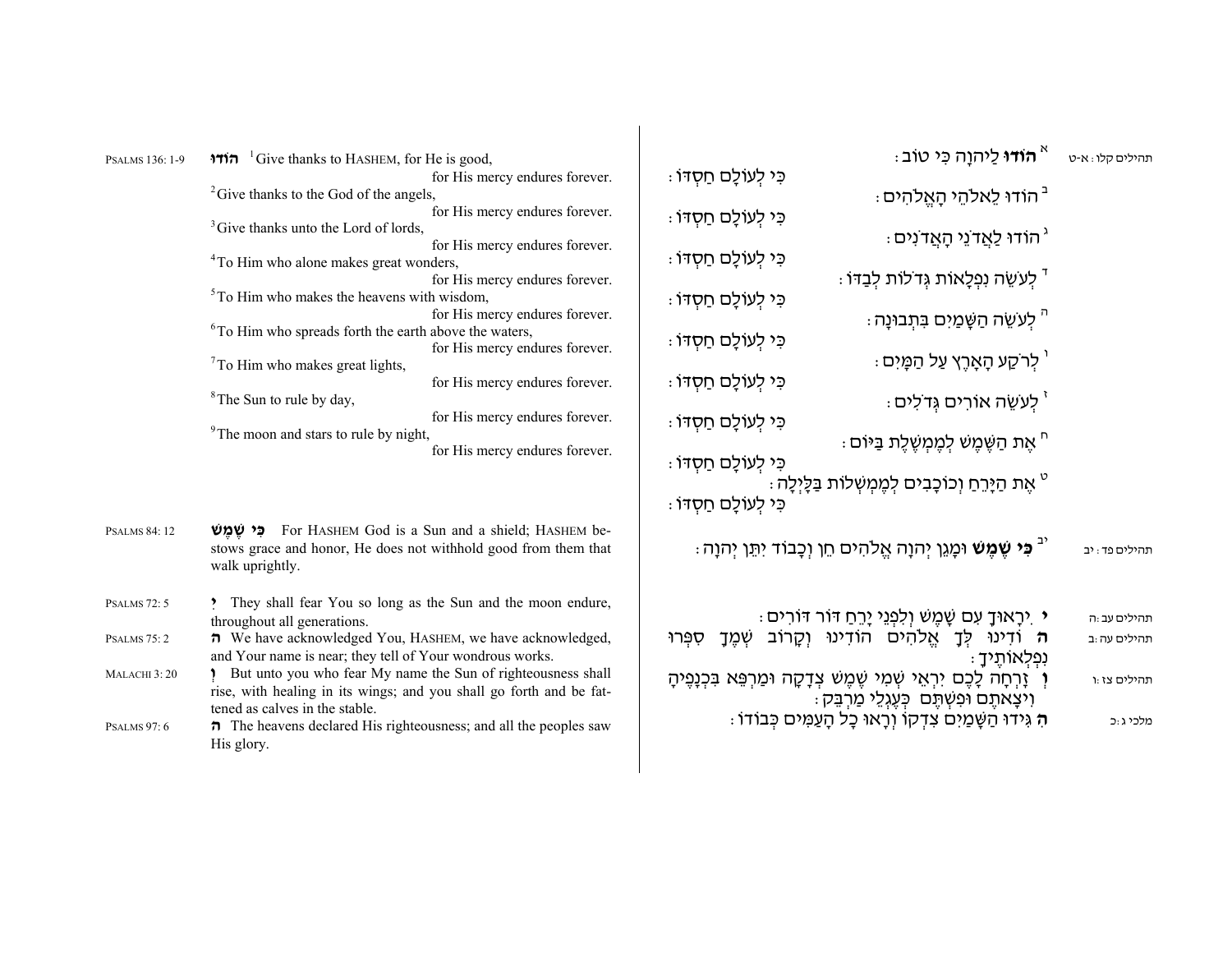ה<sub>ּי</sub>יט קמה: א-ו <sup>א</sup> **הַלְלוּיָהּ** הַלְלוּ אֶת יְיָ מִן הַשָּׁמַיִם הַלְלוּהוּ בַּמְּרוֹמִים. <sup>ב</sup> הַלְלוּהוּ כָל מַלְאָכָיו הַלְלוּהוּ כָּל צְבָאָיו. <sup>ג</sup> הַלְלוּהוּ שֶׁמֶשׁ<br>וְיָרֶחַ הַלִלוּהוּ כַּל כּוֹכְבֵי אוֹר. <sup>ד</sup> הַלְלוּהוּ שָׁמֵי הַשֶּׁמַיִם וְהַמַּיִם אֲשֶׁר מֵעַל הַשֶּׁמַיִם. <sup>ה</sup> יְהַלְלוּ אֶת שֵׁם יִיַ כִּי הוּא ּצְנָּה וְנִבְרָאוּ. <sup>ו</sup> וַיַּעֲמִידֵם לָעַד לְעוֹלָם חָק נָתַן וְלֹא<br>יַעֲבוֹר

## **ה עוֹ ֶשׂ ם עוָֹל לֹהֵ ֽינוּ ֶמ ֶ ֽל ְך ָה ה יְ ָי ֱא אַ ָתּ רוּ ְך** הברכה **ָבּ ית רֵ א ִשׁ ה ְב ֲע ֵשׂ ַמ**

דָ וִ <sup>ד</sup>. <sup>א</sup> תהילים יט הַ שָּׁ מַ יִ <sup>ם</sup> <sup>מ</sup> ְ סַ פּ ְ <sup>ר</sup> ִ ים כּ ְ בוֹד אֵ <sup>ל</sup> <sup>ב</sup> **לַ <sup>מ</sup> ְ נַצּ ַ ֵ <sup>ח</sup>** <sup>מ</sup> ִ זְ מוֹר ְל וּמַעֲשֵׂה יָדָיו מַגִּיד הֲרָקִיעַ. <sup>ג</sup> יוֹם לְיוֹם יַבִּיעַ אֹמֶר וְלַיְלָה<br>לְלַיְלָה יְחַוֶּה דָּעַת. <sup>ד</sup> אֵין אֹמֶר וְאֵין דְּבָרִיםת בְּלִי נִשְּׁמָע לְלַיְכָה יְחַוֶּה דָּעַת. ' אֵין אֹכֶוּר וְאֵין דְּבָרִיםת בְּלִי נִשְׁמָע<br>קוֹלָם. <sup>ה</sup> בְּכָל הָאָרֶץ יָצָא קַוָּם וּבִקְצֵה תֵבֵל מִלֵּיהֶם לַשֶּׁמֶשׁ שָׂם אֹהֶל בָּהֶם. ' וְהוּא כְּחָתָן יֹצֵא מֵחֻפָּתוּ<br>יָשִׂישׂ כְּגִבּוֹר לָרוּץ אֹרַח. ' מִקְצֵה הַשָּׁמַיִם מוֹצָאוֹ<br>וּתְקוּפָתוֹ עַל קְצוֹתָם וְאֵין נִסְתָּר מֵחַמָּתוֹ. '' תּוֹרַת<br>יהוה תּמימה משִׁיבַת נַפֵּ יְהוָה תְּמִימָה מְשִׁיבַת נָפֶשׁ עֵדוּת יְהוָה נֶאֱמָנָה<br>מַחְכִּימַת פֶּתִי. ° פִּקּוּדֵי יְהוָה יְשָׁרִים מְשַׂמְּחֵי לֵב מִצְוַת יְהֹוָה בָּרָה מְאִירַת עֵינָיִם. ' יִרְאַת יְהוָה טְהוֹרָה עוֹמֶדֶת<br>לָעַד מִשְׁפְּטֵי יְהוָה אֱמֶת צָדָקוּ יַחִדָּו. '" הַגַּחֵמַדִים מְזַחֲב וּמְפֵּז רַב וּמְתוֹקִים מִדְּבָשׁ וְנֹפֵת צוּפִים. <sup>יב</sup> גַּם עַבְדֶּךָ נִזְהָר בָּהֶם בְּשָׁמְרָם עֵקֶב רָב. <sup>וֹ</sup> שְׁגִיאוֹת מִי יָבִין<br>מִנּסְתַּרוֹת נַקֵּנִי. <sup>יך</sup> גַּם מִזֶּדִים חֵשֹּךָ עַבְדֶּךָ אֲל יִמְשְׁלוּ יִ יוֹ יוֹ אֵיתַם וְנִקֶיתִי מְפֶּשֶׁע רַב. <sup>ישו</sup> יִהְיוּ לְרַצוֹן אָמְרֵי פִי ּוְהֶגְיוֹן לִבִּי לְפָנֶיךָ יְהוָה צוּרִי וְגֹאֲלִי

PSALMS 97: 1-6 **הָּלוּי ְ ל ַה** 1Praise God! Praise HASHEM from the heavens; praise Him in the heights. 2Praise Him all His angels; praise Him all His hosts. <sup>3</sup>Praise Him Sun and moon; praise Him all stars of light. <sup>4</sup>Praise Him most exulted of the heavens, and the waters that are above the heavens. 5Let them praise the name of HASHEM, for He commanded and they were created. <sup>6</sup>He established them for ever and ever; He made a decree which shall not be transgressed.

THE BLESSING Blessed are you, HASHEM our God, King of the universe, who effects the work of creation.

PSALM 19 **<sup>ח</sup> ֵ ַ צַּנ ְ <sup>מ</sup> ַל** 1For the Conductor, a psalm by David. 2The heavens declare the glory of God, and the firmament tells of His handiwork. <sup>3</sup>Day unto day utters speech, and night unto night declares knowledge. 4There is no speech and there are no words; their sound is not heard. <sup>5</sup>Their precision goes forth throughout all the earth, and their words reach the end of the world. In their midst He has set up a tent for the Sun, <sup>6</sup>which is like a bridegroom coming out of his bridal chamber, it rejoices like a mighty warrior to run the course.  $\frac{7}{1}$  Its source is the end of the heavens, and its circuit is to their end, and nothing escapes from its heat. <sup>8</sup>The Torah of HASHEM is perfect, restoring the soul; the testimony of HASHEM is trustworthy, making wise the simple. <sup>9</sup>The precepts of HASHEM are upright, gladdening the heart; the commandment of the HASHEM is pure, enlightening the eyes.  $^{10}$ The fear of HASHEM is pure, enduring forever; the judgments of HASHEM are true, they are altogether righteous.  $11$ More to be desired are they than gold, even than much fine gold; sweeter also than honey, even than drippings from the honeycomb. <sup>12</sup>Moreover when Your servant is meticulous in them, in keeping of them there is great reward. 13Who can discern his errors? Cleanse me from hidden faults. <sup>14</sup>Also keep back Your servant from intentional sins that they may not rule over me then shall I be faultless, and I shall be cleansed from great transgression.  $^{15}$  Let the words of my mouth and the thoughts of my heart find favor before You, HASHEM, my Rock and my Redeemer.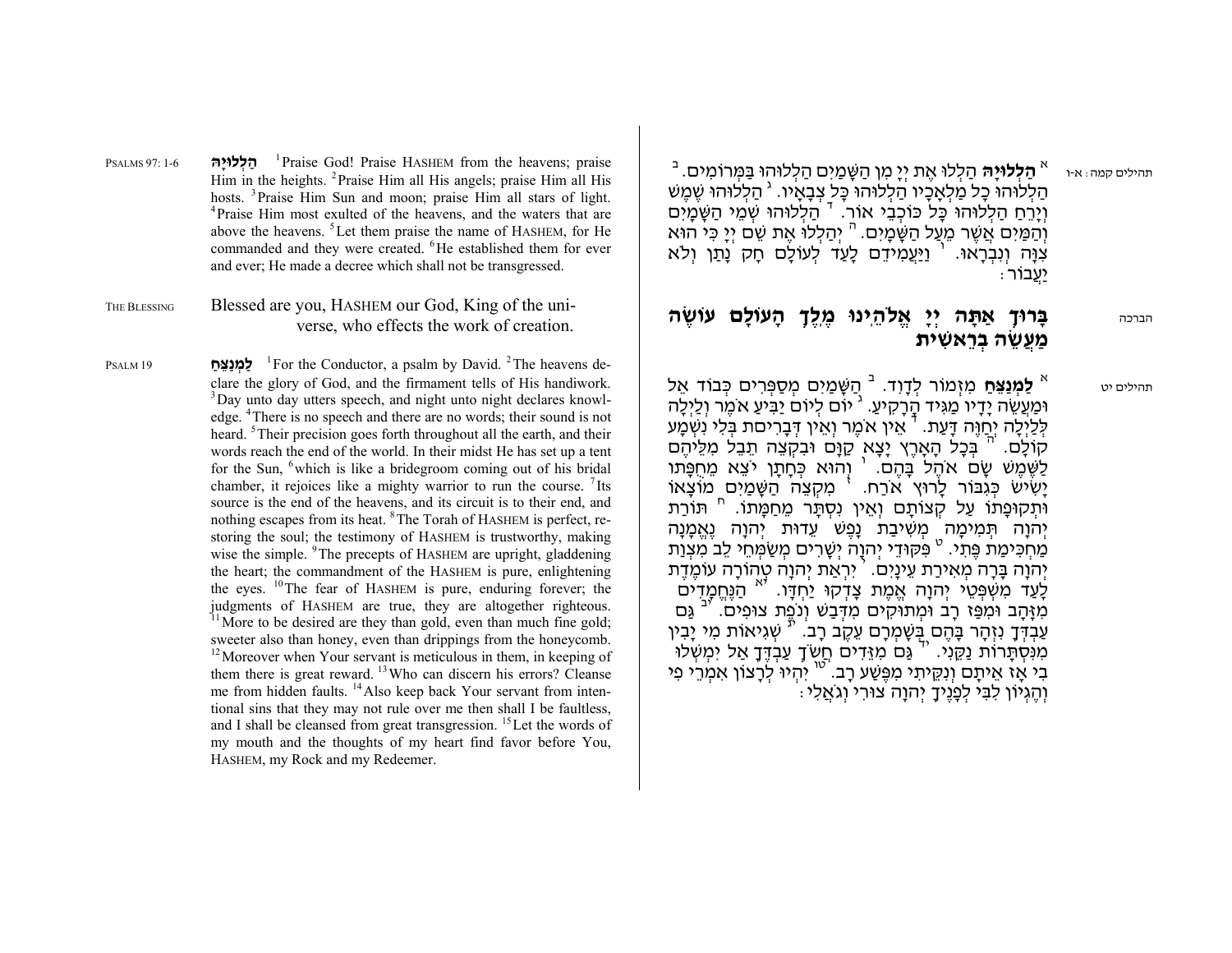- יו **שִׁיר** לַמַּעֲלוֹת אֶשֶׂא עֵינַי אֶל הֶהָרִים מֵאַיִן יָבֹא עֶזְרִי.<br>בּ עֶזְרִי מֵעִם יְהוָה עֹשֵׂה שָׁמַיִם וָאָרֶץ. <sup>ג</sup> אַל יִתֵּן לַמּוֹט<br>רַגְלֶךָ אַל יָנוּם שֹׁמְרֶךָ. <sup>ד</sup> הְגֵּה לֹא יָנוּם וְלֹא יִישָּׁן שִׁוֹמֵר יִשְׁמֹר אֶת נַפְשֶׁדָ. <sup>יֹח</sup> יְהוָה יִשְׁמָר צֵאתְדָ וּבוֹאֶדָ מֵעַתָּה<br>ועד עוֹלם
- ברכות נט **ָתּנוּ ָרבָּנן** הרואה חמה בתקופתה אומר ברוך עושה שנין והדר בראשית ואימת הוי אמר אביי כל כ"ח נגהיארבע: מחזור ונפלה תקופת ניסן בשבתאי באורתא דתלת

שֶׁ מֶ שׁ יָר ַ ֵ <sup>ח</sup> עָ מַ <sup>ד</sup> זְ בֻלָ <sup>ה</sup> ל ְ אוֹר <sup>ח</sup> ִ צּ ָ ֶ יך יְ הַ לֵּ כוּ **ר שֶׁ מֶ שׁ אוֹ ֵמ** בריתא דפ' שירהלְ נֹגַהּ בּ ְ רַ ק חֲ נִ יתָ ֶ ך. [חבקוק <sup>ג</sup>:יא] קוּמִי אוֹרִי כִּי בָא אוֹרֵךָ וּכְבוֹד יְהוָה עָלַיִךָ זָרָח: וַישעיהו ס: א]

**אֵל אַדוֹן** עַל כַּל הַמַּעֵשִׂים. בַּרוּדָ וּמִבֹרַדְ בִּפִי כַּל נִּשַּׁמַה. גָּד ְ לוֹ וְ טוּבוֹ מָ לֵ <sup>א</sup> עוֹלָ <sup>ם</sup>. דַּ עַ <sup>ת</sup> וּת ְ בוּנָה סוֹב ְ <sup>ב</sup> ִ ים הוֹדוֹ:

הַמִּתְגָאֶה עַל חַיּוֹת הַקֹּדֶשׁ. וְנֶהְדָּר בְּכָבוֹד עַל לפני כבודו : הַמֵּרְכָּבָה. זָכוּת וּמִישׁוֹר לָפְנֵי כִסְאוֹ. חִסד ורחמים

ּטוֹבִים מְאוֹרוֹת שֶׁבָּרָא אֱלֹהֵינוּ. יְצָרָם בְּדַעַת בְּבִינָה וּבְהַשְּׂכֵּל. כֹּחַ וּגְבוּרָה נָתַן בָּהֶם. לִהְיוֹת מוֹשְׁלִים בְּקֶרֶב<br>תּבל:

מלאים זיו וּמפיקים נוֹגִהּ. נִאה זיום בּכל העוֹלם. שְׂמֵחִים בְּצֵאתָם וְשָׂשִׂים בְּבוֹאָם. עֹשִׂים בְּאֵימָה רְצוֹן<br>קוֹנַם

- PSALMS 121 **יר ִ שׁ** 1A Song of Ascents. I will lift up my eyes unto the mountains: from whence shall my help come?  $2^{\frac{3}{2}}$  My help comes from HASHEM, who made heaven and earth.<sup>3</sup>He will not suffer your foot to be moved. He that guards you will not slumber. <sup>4</sup>Behold. He that guards Israel neither slumbers nor sleeps. HASHEM is your keeper, HASHEM is your shade upon your right hand. <sup>6</sup>The Sun shall not smite your by day, nor the moon by night. HASHEM shall guard you from all evil; He shall guard your soul. HASHEM will guard your going out and your coming in, from this time forth and for ever.
- BRACHOT 59B ת**ּנו** Our Rabbis taught: One who sees the Sun at its turning point should say 'Blessed be the One Who effects creation'. And when does this occur? Abaye said every 28 years when the cycle begins again, and the Nissan equinox falls in Saturn, on the evening of the third day going into the fourth day.
- PEREK SHIRA **שׁ ֶמ ֶשׁ** The Sun says: 'the Sun and moon stand stood in their habitation, Israel would travel by the light of Your arrows, by the lightening flash of Your spear'. [Habakkuk 3:11] Arise, shine, for your light is come, and the glory of HASHEM is risen upon you. [Isaiah 60:1]

KAIL ADON **אָדוֹן ל ֵא** God, Master over all created things, blessed and praised by the mouth of every soul. His greatness and goodness fills the universe; knowledge and understanding surround Him.

> He who is elevated above the holy beings, and adorned with glory above the chariot. Purity and righteousness are before his throne; kindness and mercy are before His glory.

> Good are the lights that our God created. He fashioned them with knowledge, understanding and reason. Strength and power He gave them, that they may have dominion throughout the world.

> Filled with luster and radiating brightness, beautiful is their radiance throughout all the universe. Happy in their rising, and joyful in their setting, they perform with awe the will of their Maker.

> Splendor and glory they give to His name, a shout for joy and song to the mention of His kingship. He called to the sun and it shone forth light; He saw and effected the form of the moon.

> All the hosts on high give praise to Him; the Seraphim and Ofanim and holy beings render splendor and greatness.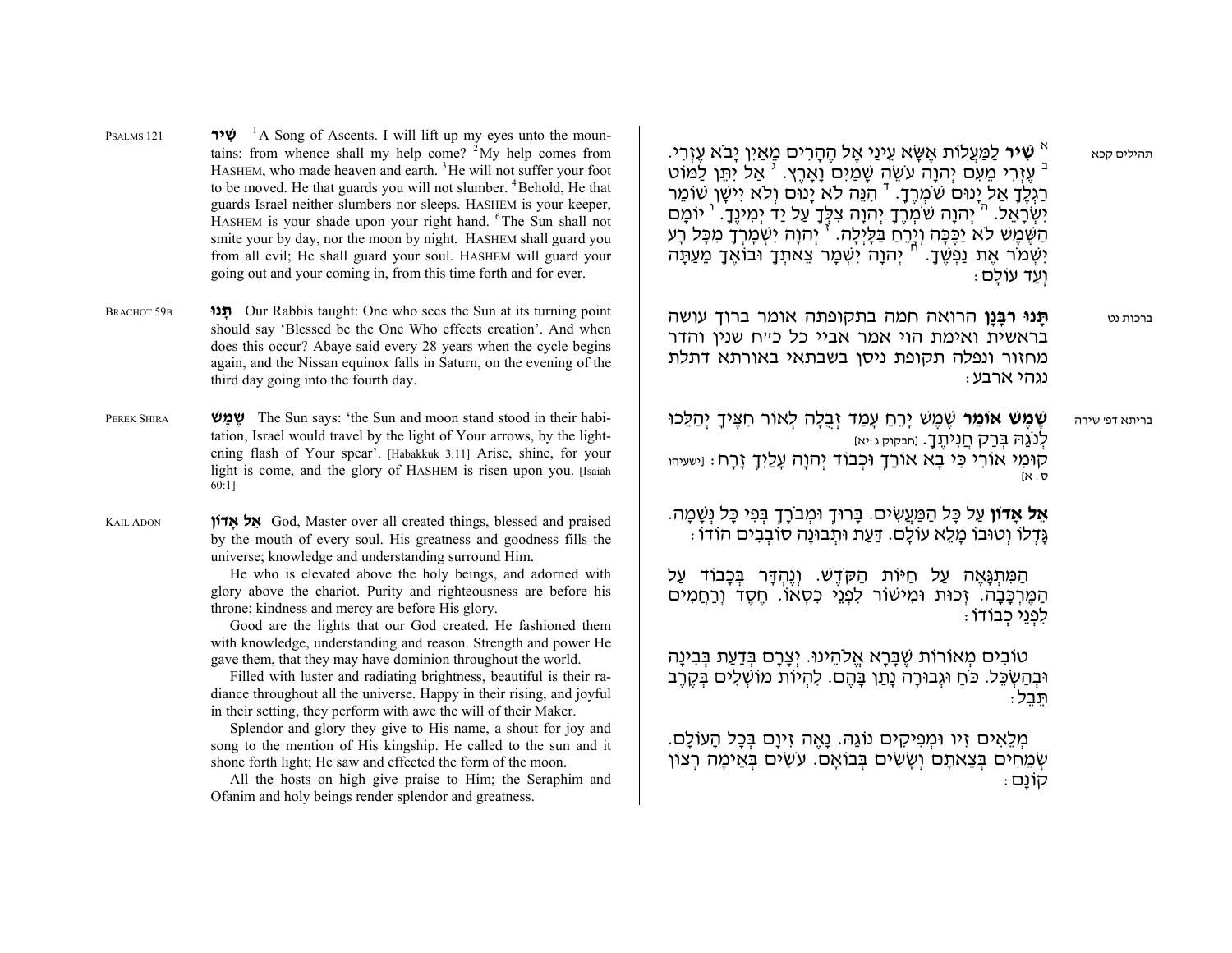עלינו **עָ לֵ ינוּ** ל ְ שַׁ בּ ַ ֵ <sup>ח</sup> לַ אֲ דוֹן הַ כֹּל לָ תֵ <sup>ת</sup> גְּ דֻלָּ <sup>ה</sup> ל ְ יוֹצֵ <sup>ר</sup> בּ ְ רֵ אשׁ ִ ית שִׁלֹּא עִשְׂנוּ כּגוֹיִי האַרצוֹת וְלֹא שָׂמְנוּ כּמְשִׁפּחוֹת הָאֲדָמָה שֶׁלֹּא שֵׂם חֵלָקֶנוּ כָּהֶם וְגוֹרָלֶנוּ כִּכָּל הֲמוֹנַם שֶׁהֵם מִשְׁתַּחֲוִים לְהֶבֶל וְרִיק וּמְתִפַּלְלִים אֱל אֱל לֹא יוֹשִׁיעַ. וַאֲנַחְנוּ כּוֹרְעִים וּמִשְׁתַּחֲוִים וּמוֹדִים לִפְנֵי מֶלֶדֶ מלכי המלכים הקדוֹש בּרוּד הוּא. שִׁהוּא נוֹטָה שִׁמִים וְיוֹסֶד אֲרֶץ וּמוֹשַׁב יִקָרוֹ בַּשַּׁמַיִם מִמַּעַל וּשְׁכִינַת עָזוֹ בִּגְבְהֵי מְרוֹמֵים. הוּא אֱלֹהֵינוּ אֵין עוֹד אֱמֶת מַלֶּכֵּנוּ אַפַס זוּלְתוֹ כַּכֵּתוּב בִּתוֹרְתוֹ וִידַעְתָּ הִיּוֹם וְהִשְׁבֹת אַל לְבָבֶדָ כִּי יְהֹוָה הוּא הָאֱלֹהִים בַּשֶּׁמַיִם מִמַּעַל וְעַל<br>הַאֲרֶץ מִתַּחַת אֵין עוֹד.

על כֵּוְ נִקְוּה לִדְ יִהֹוֹה אֲלֹהִינוּ לרְאוֹת מהרה בּתִפְארת עְזֶּךָ לִהַעֲבִיר גִּלּוּלִים מִן הָאָרֵץ וְהָאֱלִילִים כָּרוֹת יִכַּרֵתוּן לִתַּקֵּן עוֹלַם בִּמַלְכוּת שַׁדַּי וְכָל בְּנֵי בַשַּׂר יִקְרָאוּ בִשְׁמֶךָ לְהַפְנוֹת אֵלֶיךָ כָּל רִשְׁעֵי אָרֶץ. יַכִּירוּ וְיֵדְעוּ כָּל יוֹשְׁבֵי תֵבֵל כִּי לְדָ תִּכְרַע כָּל בֶּרֶדֶ תִּשָּׁבַע כָּל לָשׁוֹן לְפָנֶידָ יְהֹוַה אֱלֹהֵינוּ יִכְרְעוּ וְיִפּלוּ וְלָכְבוֹד שִׁמְךָ יִקָר יְתֵּנוּ וִיקַבְּלוּ כִלֵּם אֶת עֹל מַלְכוּתֵךָ וְתִמְלֹךָ עֲלֵיהֶם מְהֵרָה לִעוֹלִם וֹעִד. כִּי הִמֵּלְכוּת שִׁלֵּךְ הִיא וּלִעוֹלִמִי עִד תִּמְלֹךָ בְּבָבוֹד כַּכָּתוּב בְּתוֹרָתֶךָ יְהֹוָה יִמְלֹךָ לְעוֹלָם וָעֶד. וְנֶאֱמַר ּוְהָיָה יְהֹוָה לְמֶלֶךָ עַל כָּל הָאָרֶץ. בַּיּוֹם הַהוּא יִהְיֶה<br>יהוה אחד וּשׁמוֹ אחד

 כג **רבי חנניא** בן עקשיא אומר, רצה הקדוש ברוך הוא לזכות את ישראל, לפיכך הרבה להם תורה ומצות, שנאמר (ישעיה מב), הויה חפץ למען צדקו, יגדיל<br>תורה ויאדיר:

 **ינוּ ֵל ָע** It is our duty to praise the Master of all, to acclaim the greatness of the Creator of the universe, for He did not make us like the nations of other lands, and did not make us the same as other families of the earth. He did not place us in the same situations as others, and our destiny is not the same all their multitudes, for they bow to vanity and emptiness, and pray to a god who cannot save. But we bend our knees, and bow down, and give thanks, before the Ruler, the Ruler of rulers, the Holy One, Blessed is He. It is He who spread out the heavens, and made the foundations of the earth. The seat of His glory is in the heavens above, and the dwelling of His majesty is in the highest heights. He is is our God, there is none else; truly, He is our King, there is none besides Him. As it is written in His Torah 'You shall know this day, and take to heart, that it is HASHEM who is God in the heavens above and on the earth below; there is no other.'

Therefore we put our hope in You, HASHEM, our God, that we may soon behold the glory of Your might, to remove all idols from the earth, and to completely eradicate all false gods; to repair the world through the reign of the Almighty, and all living flesh will call Your name, and all the wicked of the earth will turn to You. May all the inhabitants of the world recognize and know that to You every knee must bend and every tongue must swear loyalty. Before You, HASHEM, our God, all will bow down and prostrate themselves, and give honor to Your glorious name. Let them accept the yoke of Your rule, and reign over them speedily forever and ever. For the kingship is Yours, and You will rule in glory forever and ever, as it is written in Your Torah: 'HASHEM shall reign forever and ever.' And it is said: 'HASHEM will be King over the entire earth; on that day HASHEM will be One and His name One'.

MAKKOT 23B Rabbi Chananya ben Akashya says 'The Holy Once, Blessed be He, wished to make the People of Israel meritorious. Therefore, He gave them an abundance of Torah and mitzvoth. As it is said: HASHEM desires for the sake of its righteousness that the Torah be increased and strengthened."

ALEINU

מכות